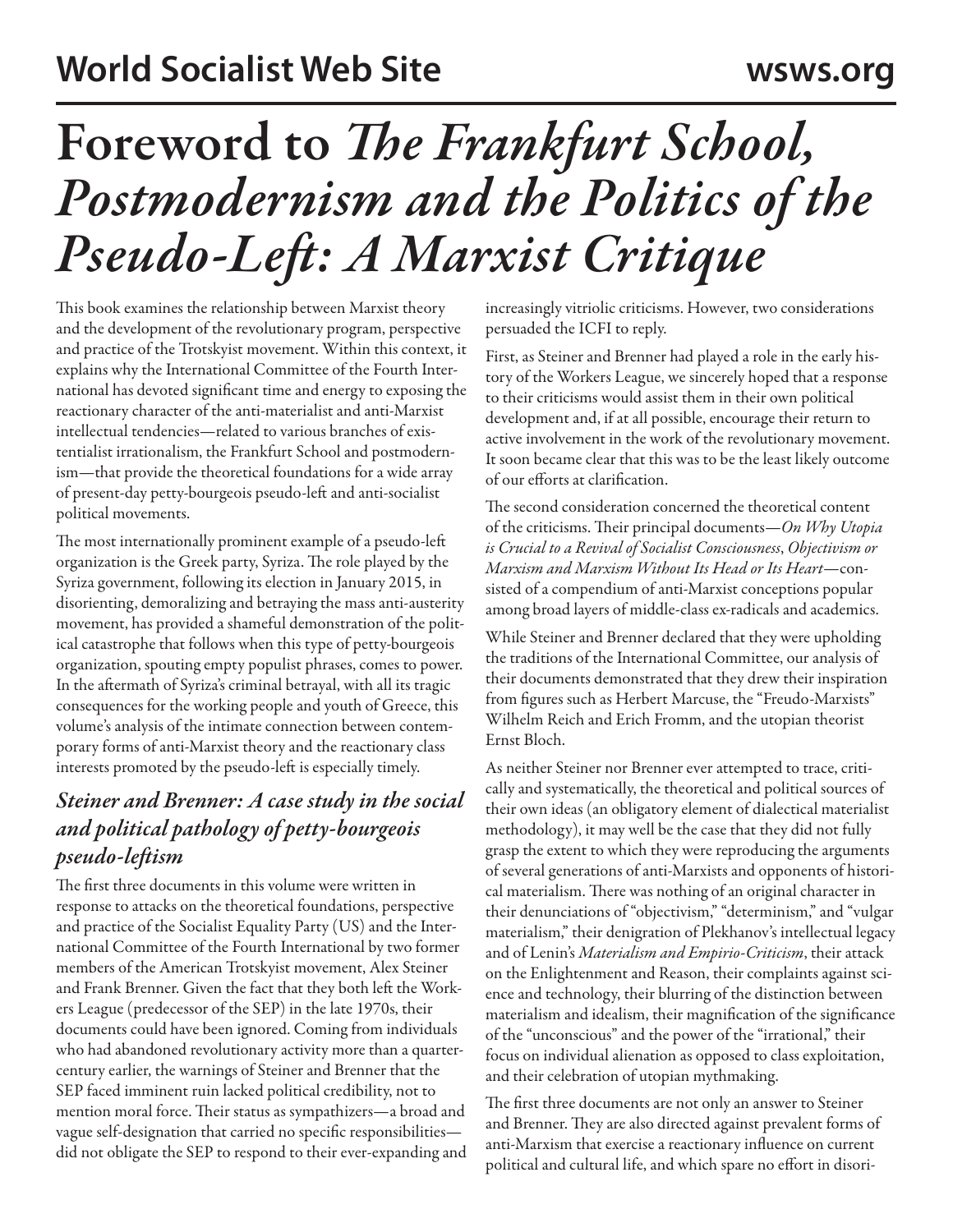enting and demoralizing the working class, student youth and intellectuals.

## *Irrationalism and the politics of the pseudo-left*

Especially during the past decade, the connection has become much clearer between the reactionary pseudo-left politics of the middle class and the theories of Nietzsche, Brzozowski, Sorel, De Man, the Frankfurt School and the many forms of extreme philosophical subjectivism and irrationalism propagated by postmodernists (Foucault, Laclau, Badiou et al.). Pseudo-left politics—centered on race, nationality, ethnicity, gender, and sexual preference—has come to play a critical role in suppressing opposition to capitalism, by rejecting class as the essential social category and emphasizing, instead, personal "identity" and "lifestyle," and by legitimizing imperialist interventions and wars in the name of "human rights."

Theoretical conceptions do not develop in a historical, political and social vacuum. In 1911, in a review that answered an attack on historical materialism by Heinrich Rickert (1863–1936), a professor of philosophy at Freiburg University in Germany, the great Russian Marxist Georgi Plekhanov wrote:

The fact is that Rickert and other scientists like him do not have the foggiest notion of historical materialism, not for any *personal* reason, but because their intellectual field of vision is clouded by prejudices that are peculiar to a whole class. It might truly be said of them that the rubbish they offer as an exposition of historical materialism is determined by "a completely unscientific political prejudice." Their aversion to historical materialism speaks most eloquently of their fear of "specifically Social-Democratic aspirations."1

The "rubbish" written by Steiner and Brenner is a product of the social, intellectual, and political evolution of a generation of student youth that were radicalized during the late 1960s and early 1970s. Like many of that generation, they were drawn, at a certain point, to Marxism, which provided a theoretical foundation for a critique of capitalist society. But the nature of middle-class student "anti-capitalism"—which, in the final analysis, sought nothing more than limited democratic reforms of the existing society—required Marxism only in a highly diluted form. The Frankfurt School distilled and distributed, through the medium of universities throughout Europe and the United States, an extremely low-proof product. Herbert Marcuse, whose theoretical work bore the ineradicable imprint of his training under Heidegger, achieved great popularity by infusing Marxism with a heavy dose of existentialist psychology. The issues of alienation, repression and sexuality found a deeper

response among middle-class students than those related to the economic exploitation of the working class and its struggle for power.

In the case of Steiner, a graduate of the New School for Social Research in New York City, the Frankfurt School's influence undoubtedly shaped his conceptions of Marxism, and continued to exert an influence upon his thinking, even after he joined the Workers League in 1971. If such influences were less apparent in Brenner during the period of his membership in the Workers League, it was only because he showed less detectable interest in theoretical issues.

In any event, the breakdown of the student protest movement after the ending of the draft and the US withdrawal from Vietnam, which began in 1973, left both Steiner and Brenner discouraged and demoralized. Their withdrawal from the Workers League, within a few months of each other in late 1978 and early 1979, was not merely a personal retreat. It reflected the rightward evolution of the middle-class students who had formed the main constituency of the anti-war protest movement.

As a consequence of their departure from the Workers League, neither Steiner nor Brenner played any role in the struggle, initiated by the Workers League in the early 1980s, against the increasingly opportunist politics of the Workers Revolutionary Party, the British section of the ICFI, and its long-time leader Gerry Healy. They were completely unaware of the detailed critique made by the Workers League of Healy's subjective idealist falsification of dialectical materialism. As news of the split within the ICFI became publicly known in the late autumn of 1985, Steiner reestablished contact with the Workers League. Expressing agreement with the political and theoretical struggle waged by the International Committee, in which the Workers League was playing a critical role, Steiner declared himself a supporter of the party. However, not wishing (as he frankly acknowledged) to jeopardize the comfortable middle-class lifestyle he had developed during the previous years, he decided not to seek readmission.

In the late 1990s, Steiner appeared to draw closer, and, in 1999, applied for membership in the Socialist Equality Party. However, it was apparent to us that he had not carefully studied—and, certainly, had not assimilated—the theoretical and political issues that had been fought out during the split with the WRP. The SEP decided against admitting him. However, we maintained cordial relations. This volume includes a lengthy essay, "The Political and Intellectual Odyssey of Alex Steiner," which reviews the very patient efforts of the SEP to find ways of collaborating with Steiner on theoretical projects.

## *The Iraq war and the petty-bourgeois left*

What brought these efforts to an end were sharp changes in the political situation, within the United States and internationally. The first document addressed to Steiner was written in June 2003, just three months after the US invasion of Iraq. My final

<sup>1</sup> "On Mr. H. Rickert's Book," in *Selected Philosophical Works*, Volume 3 (Moscow, 1976), p. 483. In this paragraph, Plekhanov, somewhat caustically, places between quotation marks phrases used by Rickert. It is worth noting that Martin Heidegger—the existentialist philosopher and pro-Nazi sycophant, who profoundly influenced the work of Sartre, Marcuse and later irrationalists such as Foucault—began his career as Rickert's assistant.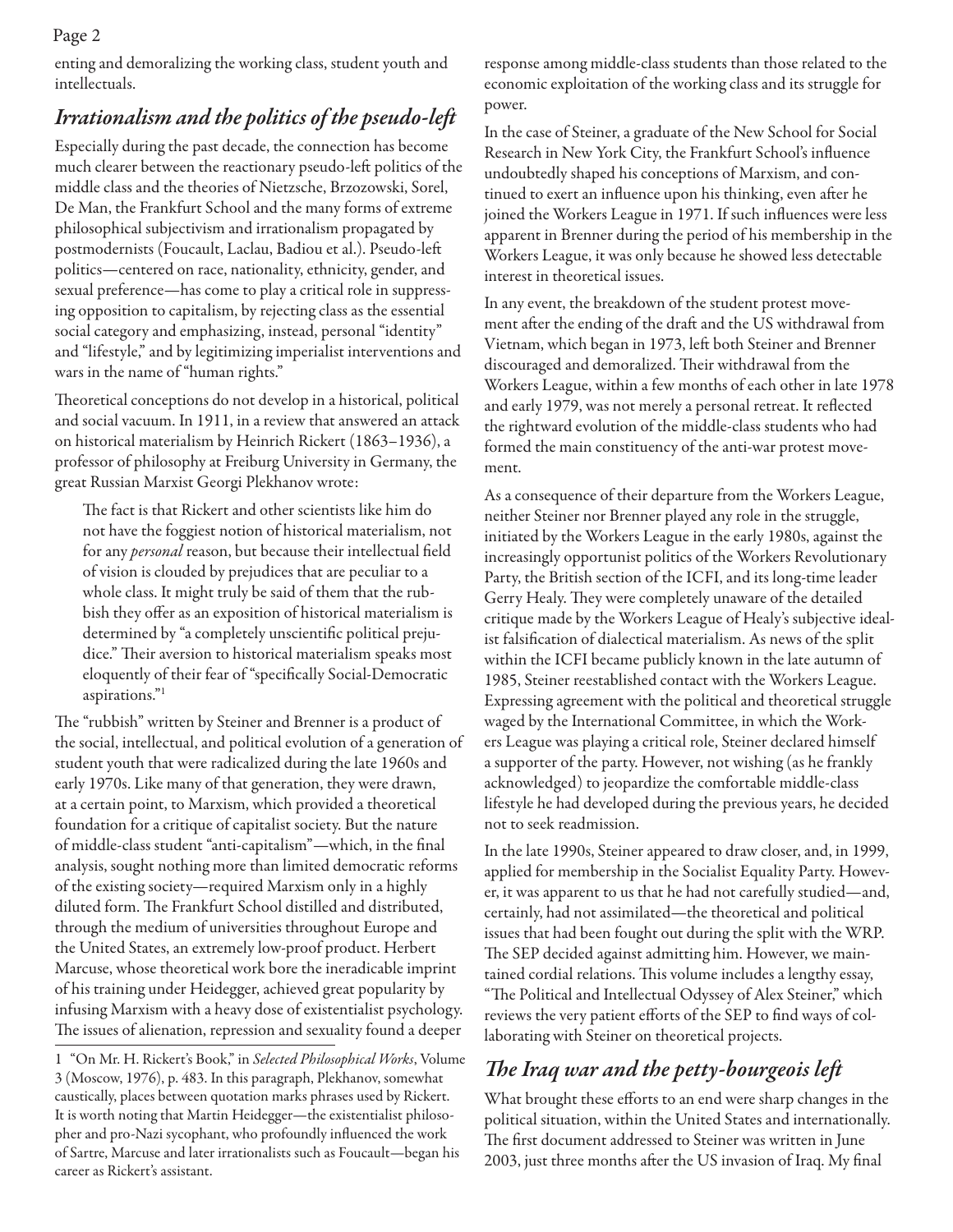reply to Steiner and Brenner was published in October 2008, just weeks after the Wall Street crash and only a few weeks before the election of Barack Obama. In the course of those five years, a profound shift took place in the political orientation of the remnants of the old middle-class protest movements that had emerged out of the mass social movements of the 1960s.

In the weeks leading up to the outbreak of the Iraq War, there were mass protest demonstrations around the world. But they ended once the war began and never resumed. The nomination and election of Obama, the first African-American president, served as political justification for the integration of the pettybourgeois left into mainstream American politics. Substantial sections of the old protest movements—especially those whose members were part of the affluent middle-class milieu—completed the long and protracted process of their break with left political radicalism and their transformation into an anti-socialist and pro-imperialist pseudo-left.

Steiner and Brenner were caught up in this shift to the right. In March 2003, Steiner attended a public anti-war conference called by the World Socialist Web Site and the Socialist Equality Party, and spoke in support of its positions. Within less than five years, he was proclaiming the demise of the SEP and the International Committee. During those five years, the International Committee had not changed its political program. Rather, it was Steiner and Brenner who, having rediscovered each other and formed an alliance based on mutual hostility toward the International Committee, had repudiated Marxist philosophy and Trotskyist politics.

False theories do have objective consequences. All that was unresolved in their understanding of Marxist theory—above all, their attitude to the Frankfurt School theorists—rendered them intellectually vulnerable to class pressures. But more was involved in Steiner and Brenner's evolution than errors of an abstract and purely intellectual character. In the final analysis, changes in their politics determined their philosophy, more than philosophy determined their politics. The increasingly unprincipled and opportunist nature of their politics, rooted in the class interests of their social milieu, compelled Steiner and Brenner to break with philosophical and historical materialism. In the midst of the sharp political changes between 2003 and 2008, they were delighted to discover, in the demoralized theories of the "Freudo-Marxists," justifications for extreme political opportunism.

The fundamental source of the shift in their theoretical positions lay in their class orientation. In June 2006, I concluded my lengthy analysis of their arguments with a warning:

The views that you, Comrades Steiner and Brenner, have presented in your various documents, record the immense theoretical and political distance you have drifted from Marxism since you both left the movement nearly three decades ago. To continue along your present trajectory can only lead to the complete repudiation of whatever remains of the political convictions you espoused many years ago.

This prognosis was to be completely confirmed. As they shifted the focus of their writings from philosophy to politics, they borrowed from the arsenal of anti-Trotskyism to denounce the International Committee and the SEP as "sectarian." This has become their favorite epithet as they attack our defense of the political independence of the working class and our refusal to support bourgeois political parties.

It is not difficult to provide an overview of Steiner and Brenner's political evolution, as the postings on their blog site are few and far between. Given the level of its on-line activity, the name chosen for this generally inert site—*Permanent-Revolution*—is the only indication that its lethargic founders possess a sense of humor. While denouncing the passive "objectivism" of the "sectarian" ICFI, which publishes the *World Socialist Web Site* six days a week and posts upwards of 5,000 articles annually, intervals between Steiner and Brenner's postings on their blog site may stretch to months. While they recently proclaimed<sup>2</sup> that the task of building a revolutionary movement "takes on critical urgency" and "requires a conscious leadership now more than ever," the usual response of their blog site to major political events is … silence. On the infrequent occasion when they rouse themselves from their politically demoralized stupor, it is only to denounce the International Committee and to record yet another milestone in their movement to the right.

#### *Ukraine*

During the past year (2014–2015), Steiner and Brenner have joined the stampede of the pro-imperialist pseudo-left behind the right-wing Ukrainian government. In an article posted on May 20, 2014, Brenner declared: "Marxists should oppose the dismemberment of Ukraine." With utter cynicism he continued: "That means opposing any and all annexations, whether by Russia or by any other 'players' like Poland and its imperialist partners in NATO."3 Brenner announced this policy three months after the United States and Germany orchestrated a coup d'état in Kiev, carried out by fascistic organizations that accomplished, for all intents and purposes, the annexation of Ukraine by the major imperialist powers. Brenner's opposition to annexations meant, in reality, opposition only to the decision of the population of Crimea to rejoin Russia. This de facto endorsement of the right-wing coup was further justified by Brenner as a defense of Ukraine's right to self-determination, which, he wrote, "means one thing only: the right to separate, to establish an independent state." Brenner's concept of "self-determination" means only total control by the Kiev regime over all of Ukraine. He denies the right of separation to those sections of Ukraine opposed to the Poroshenko government.

The International Committee has subjected the program of self-determination to a detailed critique, proving, on the basis of numerous examples, that it has served—particularly in the

<sup>2</sup> http://forum.permanent-revolution.org/2014/10/about-this-website.html

<sup>3</sup> http://forum.permanent-revolution.org/2014\_05\_01\_archive. html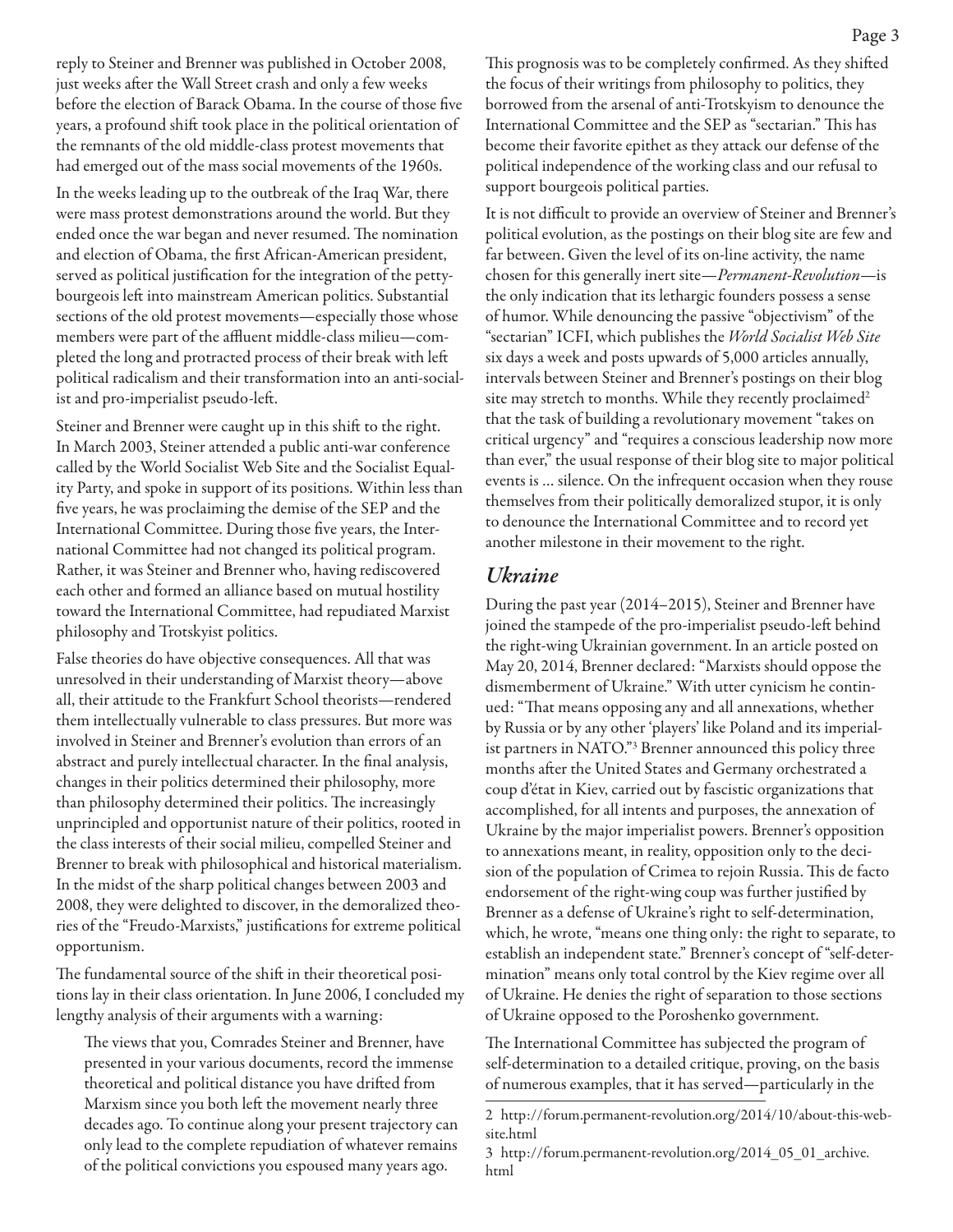aftermath of the dissolution of the USSR—either as a mechanism for the imperialist-sponsored dismemberment of states targeted for intervention or as a means of enriching a particular faction of a national bourgeois elite. Often it is a combination of both. This demand has no progressive content independent of the unified struggle of the working class against imperialism and its local patrons, on the basis of an international revolutionary program. In the case of Ukraine, to identify, as Brenner does, national self-determination with the political hegemony of the imperialist-backed Poroshenko regime, staffed by fascists, is politically obscene.

## *A more peaceful imperialism*

Continuing the exercise in pro-imperialist subterfuge begun by his colleague, Steiner followed, in September 2014, with an angry denunciation of the resolution, titled "The Fight Against War and the Political Tasks of the Socialist Equality Party," passed unanimously by the SEP at its Third Congress in August 2014. Steiner began his article by counting the number of times the resolution used the words "war" (97), "imperialist" (23) and "imperialism" (36). Steiner, it seems, would have his readers believe that these were words that appeared infrequently in the writings of Lenin, Luxemburg and Trotsky!

The SEP, declared Steiner, was engaged in a massive exaggeration of the danger of imperialist war. He wrote:

The SEP sees imperialism in 2014 as a return to 1914 and are convinced that history is repeating itself complete with a tense summer of international incidents reprising the tension of the summer of 1914. *But imperialism while it continues to plague the planet is very different today than it was 100 years ago. For one thing, the use of military power to back up economic interests, while certainly still in play, is embarked upon with much greater reluctance today, as witnessed by the obvious paralysis of the Obama Administration toward the events in Syria, Iraq and now Ukraine.* <sup>4</sup>

It is hard to take this nonsensical combination of apathy and stupidity seriously. Steiner fails to enumerate the objective changes that have rendered imperialism so much more peaceful and risk averse than it was a century ago. He seems not to have noticed that the United States has been at war, on a virtually continuous basis, for a quarter century; that its military operations have ravaged entire countries, killed hundreds of thousands of people, and created fifty million refugees; and that it is engaged in a global deployment of military forces unprecedented in its history. Are these all manifestations of a "much greater reluctance" to use military power than was the case 100 years ago? As for the preparation of the United States for war against China and Russia, this is not a matter of speculation, but a geo-political and military fact, which is widely acknowledged

and discussed in strategic journals and the international press. Steiner, however, dismisses the warnings made by the *World Socialist Web Site* as "crisis mongering."

Steiner's entire approach to world politics is characterized by impressionism of the most banal sort. He asserts that Obama heads "a weak administration unsure of what to do and reluctant to get involved in any long term military escapades aside from some easy pickings through the employment of drones with its minimal commitment of US military resources." There is not a trace of theoretical insight into the objective forces shaping the policies and actions of imperialism. In the *Transitional Program*, Trotsky identified the internal crises of imperialist governments as a key indicator of the approach of war. "In the historically privileged countries," he wrote, "...all of capital's traditional parties are in a state of perplexity bordering on a paralysis of will." The ruling elites were driven to war not because they subjectively desired it, but because they saw no way out of their crisis. The bourgeoisie, Trotsky stated, "toboggans with closed eyes toward an economic and military catastrophe."5

Incapable of working through the implications of any political argument, Steiner does not seem to recognize that his dismissal of the danger of imperialist war involves an entirely different appraisal of the epoch than that upon which the Fourth International is based. If imperialism is not objectively driven to war, and if it can manage its affairs with far greater restraint than in 1914 or 1939, then this would indicate that it has found a way of containing its fundamental contradictions—that is, between the global character of capitalist production and the nationstate system, and between the social character of the productive forces and the private ownership of the means of production. It was Kautsky who foresaw the possibility of a successfully managed global capitalism. This new form of "ultra-imperialism," he claimed, would enable the ruling classes to dispense with war. Lenin, in his celebrated work *Imperialism—The Highest Stage of Capitalism*, wrote:

...the only objective, i.e., real, social significance Kautsky's "theory" can have, is that of a most reactionary method of consoling the masses with hopes of permanent peace being possible under capitalism, distracting their attention from the sharp antagonisms and acute problems of the present era, and directing it towards illusory prospects of an imaginary "ultra-imperialism" of the future. Deception of the masses—there is nothing but this in Kautsky's "Marxian" theory.6

Steiner—who prefers to ignore the lessons of the struggles waged by the Bolsheviks against opportunism—fails to tell us when, and through what process, the development of imperialism confirmed Kautsky's perspective and refuted that of Lenin and Trotsky.

<sup>4</sup> http://forum.permanent-revolution.org/2014/09/a-brief-comment-on-resolution-of-sep-on.html [Emphasis added]

<sup>5</sup> *The Transitional Program: The Death Agony of Capitalism and the Tasks of the Fourth International* (New York: Labor Publications, 1981), p. 1.

<sup>6</sup> V.I. Lenin, *Imperialism, the Highest Stage of Capitalism* (New York: International Publishers, 1970), p. 118.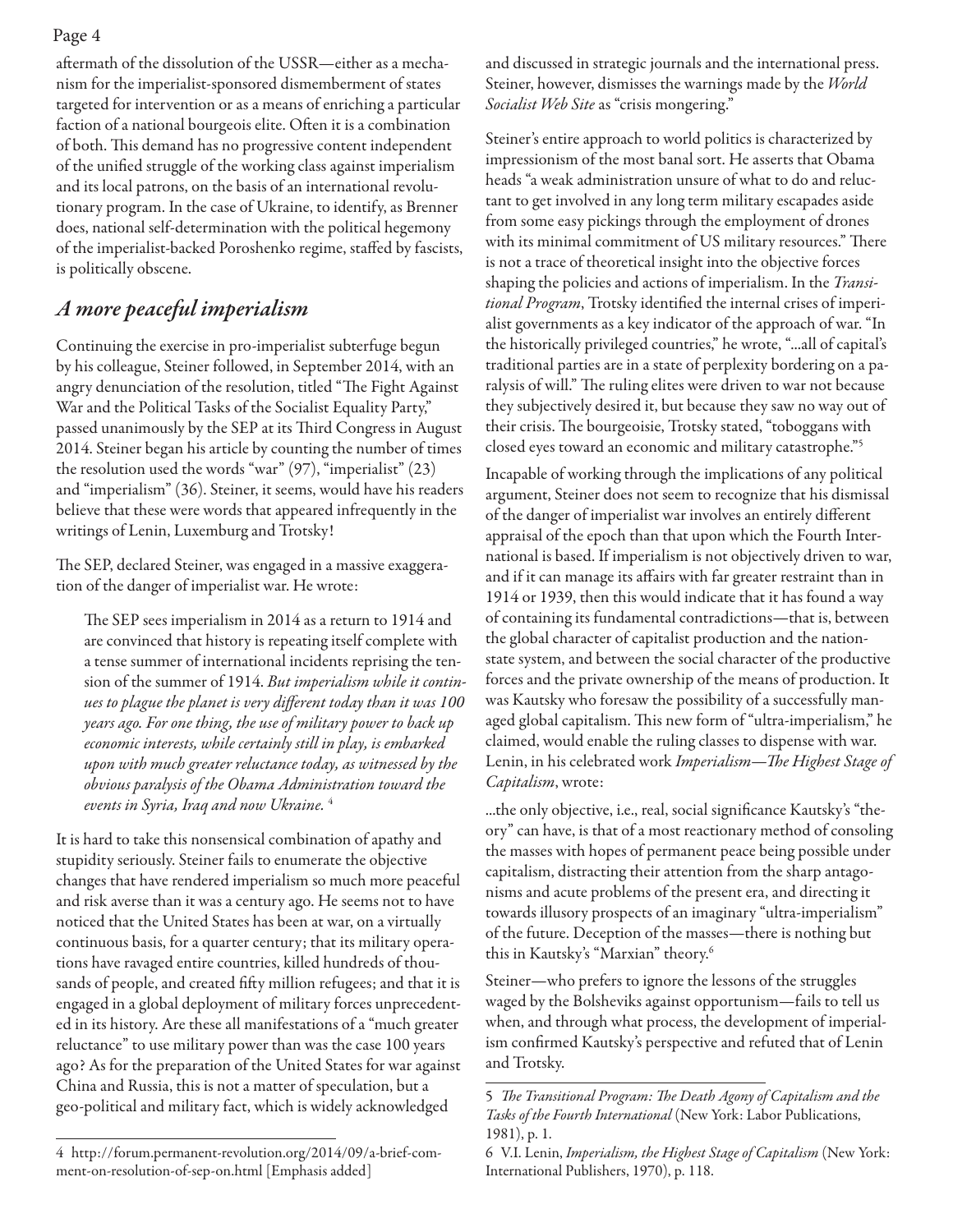### *The crisis in Greece*

The Greek election of January 2015 marked yet another stage in Steiner and Brenner's repudiation of basic Marxist political principles. They hailed, with deep-felt enthusiasm, the victory of Syriza. This response came as no surprise as Syriza—with its postmodernist theories, amorphous and opportunist program, and upper-middle-class social constituency—epitomizes all that they, and the petty bourgeois pseudo-left as a whole, represent. Countless Steiners and Brenners are to be found in Syriza's leadership bodies and organizational periphery. Steiner and Brenner reacted bitterly to the International Committee's refusal to participate in the celebration of Syriza's victory. They denounced our analysis of its program and our warnings of its inevitable betrayal of the Greek working class. In an article posted on February 2, 2015, Brenner angrily cited the statements posted by the *World Socialist Web Site* after the election:

The International Committee of the Fourth International rejects with contempt the political excuse offered by the petty-bourgeois pseudo-left to justify support for Syriza and its pro-capitalist agenda—*that a Tsipras government is a necessary "experience" for the working class, from which it will somehow come to understand the necessity for genuinely socialist policies.*

*Such sophistries* are advanced only to oppose the emergence of a revolutionary movement of the working class, a development possible only through a *relentless political exposure of Syriza*. This task is undertaken by the *World Socialist Web Site* in order to prepare workers and young people for the decisive struggles they face in Greece and internationally.<sup>7</sup>

After noting that he had placed what he considered the most egregious phrases in italics, Brenner quoted a second statement posted by the *World Socialist Web Site* on January 28:

Another of their [the pseudo-left] arguments is that one must support Syriza, *so that the working class can go through these experiences and learn from them. This is pure cynicism*. Given the enormous dangers posed by a Syriza government, *the task of a Marxist party is to expose the class interests represented by Syriza, to warn the working class against its consequences and provide it with a clear socialist orientation.*

*This is how the World Socialist Web Site and the International Committee of the Fourth International participate in the "experiences" in Greece.* The numerous pseudo-left groups cling to Syriza because they represent the same class interests as this party. They speak for better-off layers of the middle class, *who fear an independent movement of the working class*, and who are concerned to ensure their own social elevation within the bourgeois order.<sup>8</sup>

"These quotes," wrote Brenner in response, "are both examples

of what Marxists call sectarianism." He did not provide the names of his Marxist sources. Marx, Engels, Lenin and Trotsky were certainly not among them. They were the most irreconcilable opponents of all opportunist parties and tendencies that acted to politically subordinate the working class to the bourgeoisie. If it is "sectarianism" to expose and oppose a bourgeois government, which that led by Syriza certainly is, then the entire history of Marxism as a revolutionary socialist movement is a long and dreary chronicle of "sectarianism," and Lenin and Trotsky were its foremost practitioners.

Denouncing the International Committee as "sectarian" because it opposes the Syriza government is tantamount to rejecting the political principles that found expression in Lenin's fight against Menshevism and the Second International, Trotsky's struggle against Stalinist "Popular Frontism," and the International Committee's opposition to the Pabloite capitulation to Stalinist and bourgeois nationalist organizations. Based on the positions they now hold, neither Steiner nor Brenner could explain why they joined the Workers League in the early 1970s. At that time, the Pabloites continuously denounced the International Committee as "ultra-left sectarians."

Everything written by Steiner and Brenner is opposed to the principles for which Trotsky indefatigably fought. In his discussions with the American Trotskyists in 1938, on the significance of the *Transitional Program*, he insisted that the revolutionary party's program must take, as its point of departure, the objective crisis of capitalism, in all its acuteness, and not the subjective consciousness and confusion of the workers. At a meeting with James P. Cannon and other leaders of the American section in May 1938, Trotsky said:

The political backwardness of the American working class is very great. This signifies that the danger of a fascist catastrophe is very great. This is the point of departure for all our activity. The program must express the objective tasks of the working class rather than the backwardness of the workers. It must reflect society as it is, and not the backwardness of the working class. It is an instrument to overcome and vanquish the backwardness.9

In his discussions with the American leaders, Trotsky warned against pandering to the confusion and prejudices of the masses:

…the task is to adapt the mentality of the masses to those objective factors. … The crisis of society is given as the base of our activity. The mentality is the political arena of our activity. We must change it. We must give a scientific explanation of society, and clearly explain it to the masses. That is the difference between Marxism and reformism.

The reformists have a good smell for what the audience wants—as Norman Thomas—he gives them that. But that is not serious revolutionary activity. We must have the courage to be unpopular, to say, "you are fools," "you are stupid,"

<sup>7</sup> www.wsws.org/en/articles/2015/01/27/pers-j27.html [Brenner's emphasis].

<sup>8</sup> www.wsws.org/en/articles/2015/01/28/syri-j28.html [Brenner's emphasis].

<sup>9</sup> *The Transitional Program for Socialist Revolution* (New York: Pathfinder, 1977), pp. 189–190.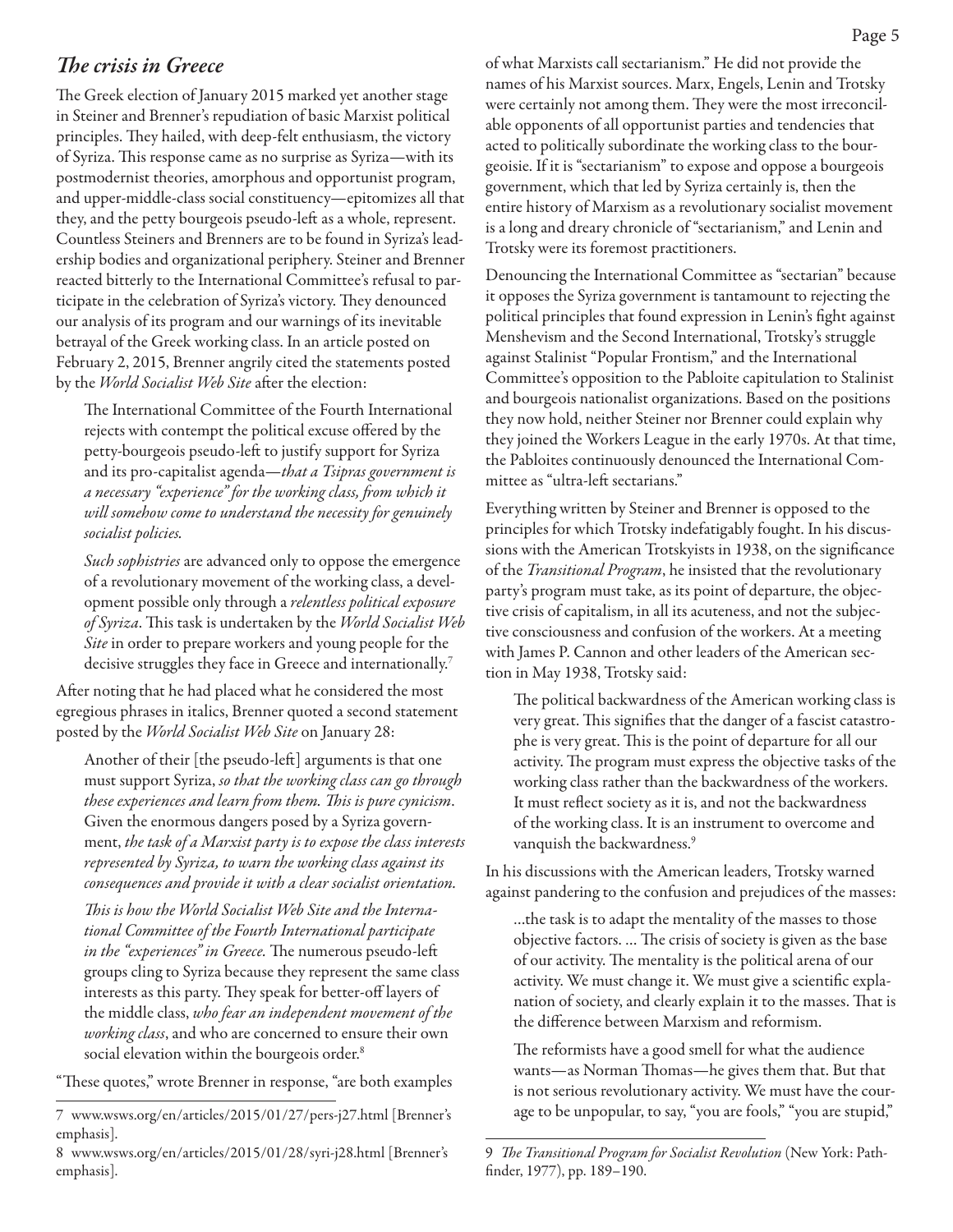"they betray you," and every once in a while with a scandal launch our ideas with passion. It is necessary to shake the worker from time to time, to explain, and then shake him again—that all belongs to the art of propaganda. But it must be scientific, not bent to the mood of the masses.10

Trotsky warned the leaders of the American movement that if the American workers refused to accept the program of socialist revolution, the danger existed that they would be compelled to accept the program of fascism. There was no guarantee that the workers would act in time. "We cannot take responsibility for this," he said. "We can only take responsibility for ourselves."11

Steiner and Brenner take responsibility for nothing. In order to justify their support for a bourgeois political party and the government it leads, they invoke the "experience" of the working class as if it were an unfolding stream of purely psychic phenomena, unaffected by class forces, which one must observe passively, in respectful silence. Above all, they insist that the conscious activity of the revolutionary party—the critical element of negativity as the "moving and generating principle"12 in the dialectic of the objective historical process—must be excluded from the unfolding social experience. Steiner and Brenner argue, in effect, that it is impermissible to intrude upon that blessed psychic state of virgin innocence with critical analysis and discordant exposures. Experience must not be "denigrated." Rather, the "experience" must be allowed to take the workers wherever it will—that is, to defeat.

The political bankruptcy of Steiner and Brenner's opportunist theory of "experience" has been exposed by subsequent developments. Alexis Tsipras repaid their infatuation and political subservience by forming a government in alliance with the Independent Greeks, an extreme right-wing bourgeois party. Tsipras then embarked on a policy consisting of the repudiation of every promise that Syriza had made to oppose the European Union's austerity program.

## *Syriza's betrayal*

The culmination of this betrayal was the calling of a referendum on July 5, 2015, which was intended by Tsipras to provide political cover for his government's capitulation to the European Union's demands. The International Committee denounced this maneuver, pointing out that the Syriza government, which had been placed in power just five months earlier to oppose austerity, had no legitimate reason to call a referendum on whether or not to capitulate to the EU. Alexis Tsipras was, in effect, providing European imperialism and its allies in the Greek ruling elites an opportunity to get rid of his government, thus relieving Syriza of the onus of accepting and imposing concessions.

Brenner, predictably, was outraged by the International Committee's exposure of Tsipras' maneuver and leapt to his defense. Syriza, he wrote, "has turned to the Greek people and asked them to decide: yes or no to more austerity … this is one of the rare occasions when bourgeois democracy actually lives up to its hype."<sup>13</sup>

The warnings made by the International Committee, to which Brenner so bitterly objected, were quickly vindicated. Tsipras was horrified by the massive "No" vote, which he had neither foreseen nor desired. An article that appeared in Britain's *Daily Telegraph* on July 8, 2015, written by international business editor Ambrose Evans-Pritchard, confirmed the analysis of the World Socialist Web Site:

Greek Premier Alexis Tsipras never expected to win Sunday's referendum on EMU [Economic and Monetary Union] bail-out terms, let alone to preside over a blazing national revolt against foreign control.

He called the snap vote with the expectation—and intention—of losing it. The plan was to put up a good fight, accept honourable defeat, and hand over the keys of the Maximos Mansion, leaving it to others to implement the June 25 "ultimatum" [from the European institutions] and suffer the opprobrium.<sup>14</sup>

In an interview with the *Guardian*, published on July 14, 2015, Yanis Varoufakis, Syriza's former finance minister who had been leading the negotiations with the EU, confirmed Evans-Pritchard's report. "I had assumed, and I believe so had the prime minister, that our support and the no vote would fade exponentially," Varoufakis told the *Guardian*. He also stated that Golden Dawn, the Greek fascist party, would benefit from Syriza's capitulation. "I cannot see any other possible outcome than the further strengthening of Golden Dawn."15

Steiner and Brenner reacted to the betrayal of the Greek working class not by denouncing Syriza and its leader, Alexis Tsipras, but by publishing new and more vitriolic attacks on the World Socialist Web Site. The crime of the WSWS was its "blanket denial that the EXPERIENCE of the Syriza government could prove crucial to raising the political consciousness of the masses and open opportunities to win large numbers to revolutionary socialism."<sup>16</sup> This bizarre argument leads to the conclusion that political betrayals that disorient and demoralize the working class are to be welcomed as positive contributions to the development of consciousness. The more betrayals the better! And what if the betrayals result in the victory of Golden Dawn? If we accept the political logic of Steiner and Brenner, this would provide yet another invaluable consciousness-raising experience! The task of "socialists," according to their theory of conscious-

<sup>10</sup> ibid., p. 219.

<sup>11</sup> ibid., p. 191.

<sup>12</sup> *Marx-Engels Collected Works* , Volume 3 (New York: International Publishers, 1975), p. 332.

<sup>13</sup> http://forum.permanent-revolution.org/2015/06/the-workingclass-in-fantasy-and-reality.html

<sup>14</sup> www.telegraph.co.uk/finance/economics/11724924/Europe-isblowing-itself-apart-over-Greece-and-nobody-can-stop-it.html 15 http://www.theguardian.com/business/2015/jul/14/goldendawn-will-be-strengthened-by-worse-austerity-yanis-varoufakis-warns 16 http://forum.permanent-revolution.org/2015/07/sectarianismand-greek-working-class.html [Emphasis in the original]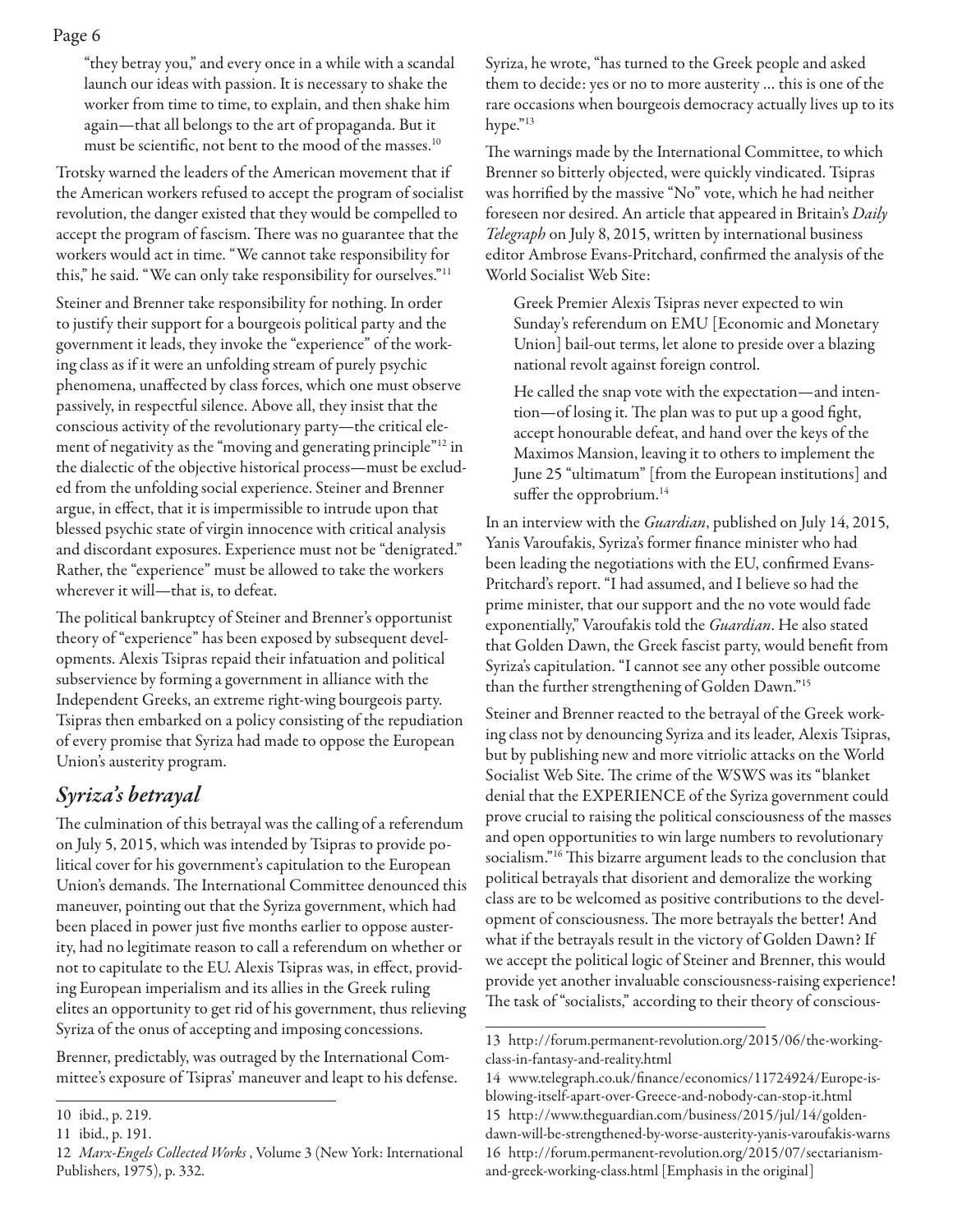ness, is to promote illusions in the parties that are betraying the working class. One must "stand with them [the workers] in their experiences…"17 No doubt, if reaction triumphs in Greece, Steiner, in Manhattan, and Brenner, in Toronto, will "stand with" the workers, but they will do so from a very safe distance, 5,000 miles from Athens.

In the most revealing expression of his own demoralization, Brenner blurts out: "In revolutionary politics IT ISN'T ENOUGH TO KEEP PROCLAIMING THE TRUTH."18 Only a person who has been irremediably corrupted by cynicism and has severed all his internal intellectual and moral links to socialism could write these words. Marxism and all forms of progressive thought and culture are inspired by the conviction that there is nothing more powerful than truth. The Fourth International is distinguished from all other political movements, including those that claim some connection to socialism, in the emphasis it places on the immense political significance of the fight for truth in an age when capitalism depends for its survival upon lies. As Trotsky declared so powerfully in 1937: "Neither threats, nor persecutions, nor violations can stop us! Be it even over our bleaching bones, the truth will triumph! We will blaze the trail for it. It will conquer!"19 The fight for truth—which means, first of all, telling the truth to the working class—is the essential foundation of Marxist politics, and is incompatible with all forms of political opportunism.

Steiner and Brenner's defense of Syriza has exposed the combination of intellectual bad faith, theoretical charlatanry and political duplicity underlying their denunciations of the International Committee. They initiated their attack in 2004 with the charge that my "objectivist" proclivities and "neglect of the dialectic"—arising from my high esteem for the work of Plekhanov—represented a departure from Marxist theory that threatened the very survival of the International Committee. By 2007 they had concluded that the International Committee, having failed to accept their criticisms of my "objectivism," was finished as a revolutionary movement. And now, a decade after they initiated their campaign, Steiner and Brenner have functioned as willing accomplices of petty-bourgeois politicians who have carried out a monstrous betrayal of the working class.

## *The return of Savas Michael-Matsas*

Politics is rich in irony. In his initial polemic, written in 2004, when he was still proclaiming his devotion to the International Committee, Steiner claimed that he recognized the importance of its critique of Gerry Healy's "bastardization of dialectics." He acknowledged, "The break with Healy in 1985 was an important milestone in the sense that it saved the International Committee from complete destruction."20

But the political logic of their struggle against the International Committee and their defense of Syriza has led Steiner and Brenner to forge a political alliance with Savas Michael-Matsas, who supported Healy unconditionally in 1985 and broke with the International Committee. He was the national secretary of the Workers Internationalist League in Greece, the only section of the ICFI that supported Healy. Michael-Matsas backed Healy, not out of personal loyalty, but because the latter's opportunist policies were most closely aligned with his own efforts to form political alliances with Stalinist and left bourgeois parties in Greece. In the aftermath of his break with the International Committee, Michael-Matsas proclaimed a "New Era for the Fourth International," in which Trotskyism would be liberated from "abstract propagandism" and "the practices of the defeats and isolation of Trotskyism." In practice, this "New Era" consisted of supporting the bourgeois Pasok party in Greece, endorsing, in alliance with the Stalinists, a bourgeois candidate for the presidency of Cyprus, and hailing Mikhail Gorbachev's *Perestroika* as the beginning of the "political revolution" in the Soviet Union.

Now, thirty years after he broke with Trotskyism, Steiner and Brenner have placed their blog site at the service of Michael-Matsas, where he is afforded space to denounce the "sectarian" International Committee. While the ICFI and WSWS, he wrote on January 22, 2015, "can say some correct things about the bourgeois nature of Syriza's leadership, they also discount the significance of Syriza's victory. … The sectarian groups are blind to the opportunities because they are indifferent to the mass movement."21 Like all political opportunists, Michael-Matsas invokes the "mass movement" without defining the class nature and political program of its leadership.

As for the evolution of Michael-Matsas' theoretical conceptions since he broke with the International Committee, his *Wikipedia* entry informs us that:

He has been trying to offer "a reinterpretation of the revolutionary theory and marxism from the perspective of messianism and Jewish mystic, and vice versa". His position may be classified as that of a "religious atheism" or else of a "profane messianism".22

One will not find on the Steiner-Brenner blog site a single critical word about Michael-Matsas' "bastardization of dialectics." They are no more troubled by his efforts to incorporate into Marxism the medieval mysticism of the Kabbalah than they are by the claims of Syriza's ideologists that we live in a "post-Marxist" era. But Steiner and Brenner could not abide my "objectivist" philosophy—that is, the utilization of historical materialist analysis to disclose and advance the interests of the working class.

<sup>17</sup> ibid.

<sup>18</sup> ibid. [Emphasis in the original]

<sup>19</sup> Leon Trotsky, I Stake My Life, (New York: Labor Publications, 1977), p. 26.

<sup>20</sup> http://permanent-revolution.org/polemics/dialectical\_path.pdf 21 http://forum.permanent-revolution.org/2015/01/for-revolution-

ary-intervention-in.html

<sup>22</sup> https://en.wikipedia.org/wiki/Savas\_Matsas